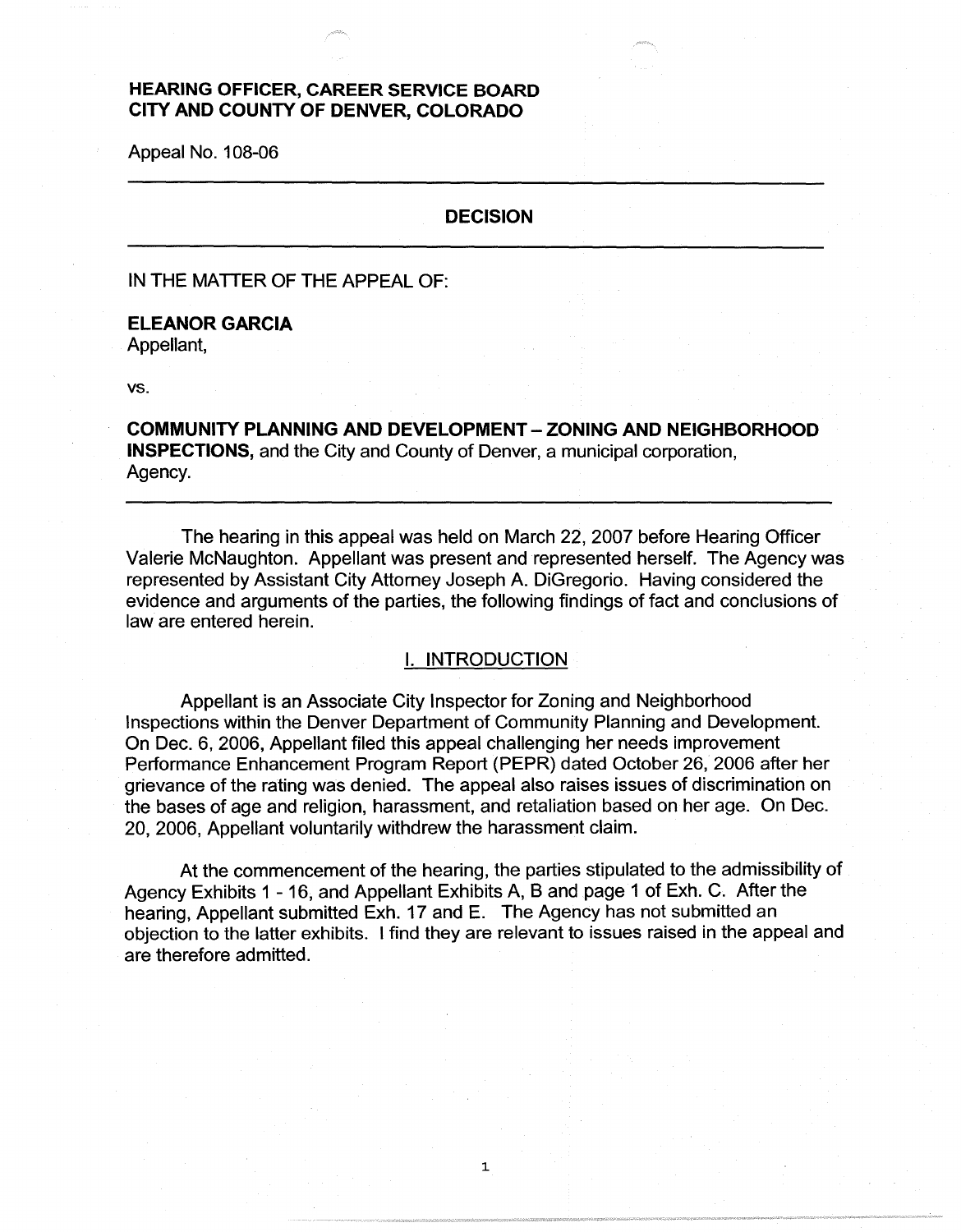The issues presented in this appeal are as follows:

1) Did Appellant establish by a preponderance of the evidence that her needs improvement PEPR rating was arbitrary, capricious and without rational basis or foundation under Career Service Rule (CSR)§ 19-10 B. 3.,

2) Did Appellant prove the rating was caused by discrimination on the basis of age or religion, and

3) Did Appellant prove that the rating was in retaliation for her age?

# Ill. FINDINGS OF FACT

Appellant Eleanor Garcia is an Associate Senior City Inspector for the Agency who was hired in June 2000. Appellant performs neighborhood inspections to enforce compliance with city ordinances. On Oct. 26, 2006, Appellant's performance for the rating period Oct. 1, 2005 to Oct. 1, 2006 was rated at the needs improvement level, and she was placed on a 90-day Performance Improvement Plan (PIP) to complete additional training in customer service, writing, personal development and teambuilding. [Exhs. 5, 9.] Appellant filed a grievance based on the PEPR, which was denied on Nov. 24, 2006. [Exhs. 2, 3.] This appeal followed.

The PEPR rated Appellant's performance of her communication, customer service, decision-making, teamwork, and public contact duties as unsatisfactory. The evaluation alleged unprofessional conduct and lack of judgment during the rating period, including the following incidents: 1) Appellant reacted inappropriately at a meeting to discuss the results of her complaint against a union representative, resulting in a written reprimand, 2) Appellant revealed the identity of the complainants to persons charged with code violations, in violation of policy, 3) Appellant threatened retaliation against complainants, and 4) Appellant engaged in confrontations with her co-workers.

The evidence revealed that on May 8, 2006, Appellant had an angry exchange with the union representative regarding another employee's PEPR. During the conversation, the representative said, "Doesn't your religion tell you not to lie?" Appellant replied, "You are the last one that should be talking about religion." [Exh. 14-32.] The representative admitted he ''went for the jugular" and mentioned Appellant's religious beliefs because he believed Appellant was attacking him. The representative and two co-workers who overheard the exchange believed that Appellant's comment was an offensive reference to the representative's sexuality. [Exhs. 14-29, 14-32, 14-34.] Appellant testified that she did not make a comment to the representative about his being gay. The union representative testified on Appellant's behalf that because of job stress, "we both lost our cool", but they later met and apologized to each other in the presence of co-worker Claudia Willis so they could work together. Barbara Coffman confirmed that both Appellant and the representative were loud, angry and unprofessional during the May incident.

Appellant is a devout Christian, and she took offense to the representative's remark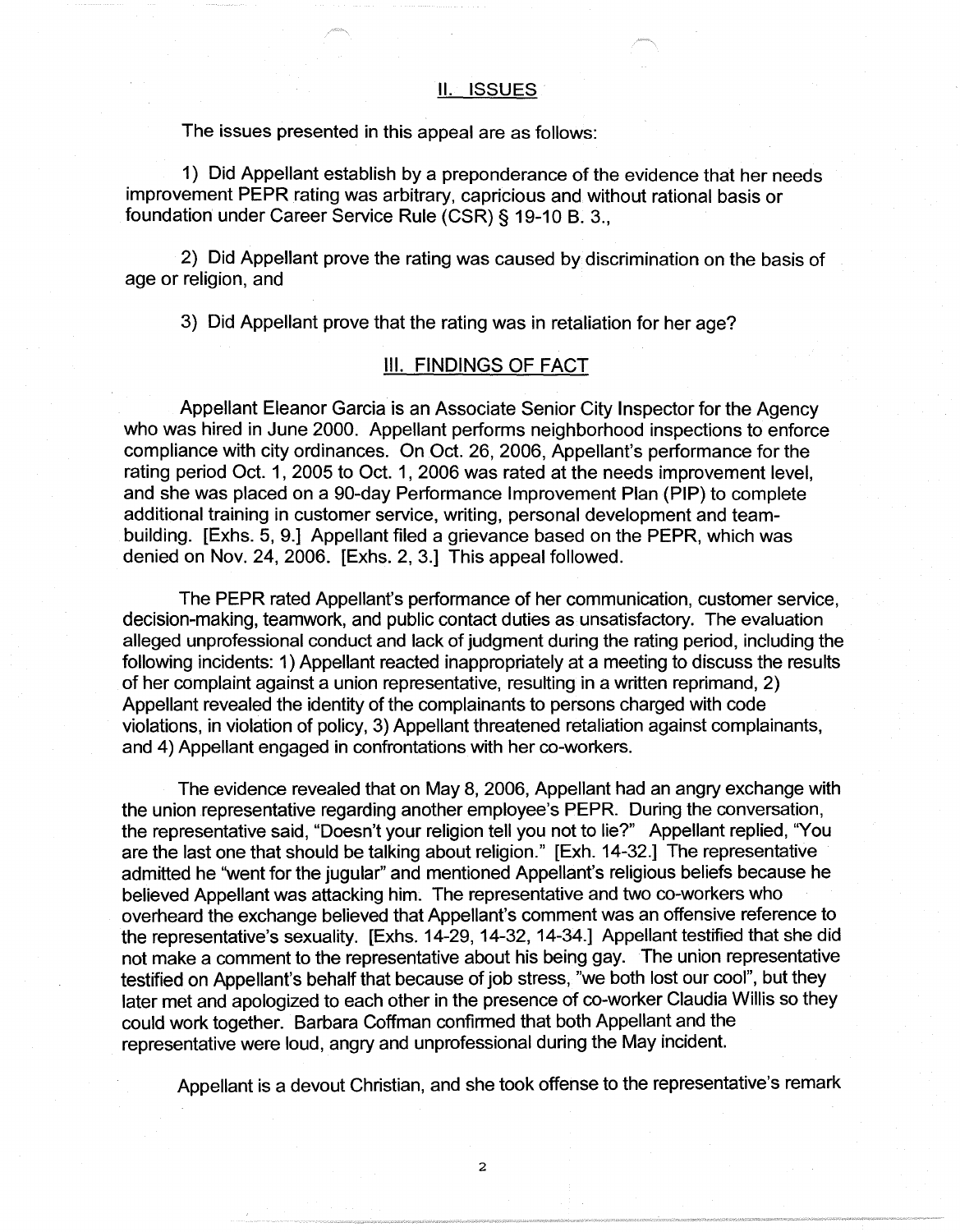about her religion. Appellant made a complaint to the Agency that the representative attacked her based on her religion. The Agency determined that both Appellant and the representative had acted inappropriately, and both were counseled to cease this type of behavior. Manager Tom Kennedy told Appellant, "I know you have your religious beliefs, but it would be a good idea to keep them to yourself." When Appellant was informed of the results of the investigation at an August  $2<sup>nd</sup>$  meeting with her supervisor and two managers, Appellant expressed her dissatisfaction with the Agency's decision not to discipline the representative. She responded that she would be contacting the District Attorney's office about it. [Appellant's testimony.] Her supervisor Joaquin Gonzales and Mr. Kennedy testified that Appellant became very upset at the meeting, said she was going upstairs to file charges, and slammed the door behind her. [Exh. 16-4.] Appellant then filed another complaint regarding the same matter with the Career Service Authority (CSA). The witnesses were re-interviewed, and CSA concluded that their statements did not substantiate Appellant's complaint of religious discrimination. As a result of Appellant's actions at the August  $2^{nd}$  meeting, Appellant was given a written reprimand. [Exh. 14.] At hearing, Appellant denied slamming the door, but admitted she became upset at the meeting, and that she informed the managers she was going to go to the D.A.'s office about this. She explained that she went to the D.A.'s office, but merely spoke to her sister, who works there.

On July 25, 2006, Appellant talked to Mr. Gonzales about her request to Abatement Crew supervisor Becky Esquibel for clean-up of a certain property. Appellant told him she objected to a comment made by Ms. Esquibel during their conversation, and told Mr. Gonzales, "If that's the way she wants to be, I will tum this address in to the City council office." Mr. Gonzales instructed Appellant not to do that, but advised her instead to issue a new citation and send it in for abatement. [Exh. 16-14.] Appellant testified she believed there was a miscommunication between herself and Ms. Esquibel, since the property was cleaned up after she asked the city council representative for help. Appellant added that she believed this incident was used against her because Mr. Gonzales supervises Ms. Esquibel.

On August 3, 2006, Inspector Shelly Gonzales, AKA Ortiz, asked Appellant about a notice she served on Ms. Gonzales' uncle for unattended vegetation. Ms. Gonzales had been to her uncle's house over the previous weekend and had not seen any weeds over six inches. Ms. Gonzales asked Appellant to tell her where the weeds were. Appellant responded defensively that they were along the rear alley, and that she had taken pictures. Ms. Gonzales asked if the pictures could have been taken at a previous inspection, since there were no weeds at that location now. Appellant angrily stated she thought it was a conflict of interest for Ms. Gonzales to talk to her about her uncle's notice, and said she thought they should include their supervisor in their discussion. Ms. Gonzales informed Appellant that their supervisor had suggested she talk to Appellant. [Exh. 16, pp. 17-19.]

Ms. Coffman submitted a statement that Appellant "took offense". [Exh. 16-17.] Senior City Inspector David Whitley also overheard the exchange, and sent an email to Mr. Gonzales that "the conversation was intended to be very simple, there was a question over what was needed for compliance .... It sounded to me like [Appellant] took this inquiry as a challenge to her ability and became needlessly defensive and aggressive toward Gonzales." [Exh. 16-19.] Appellant stated at hearing that she believed this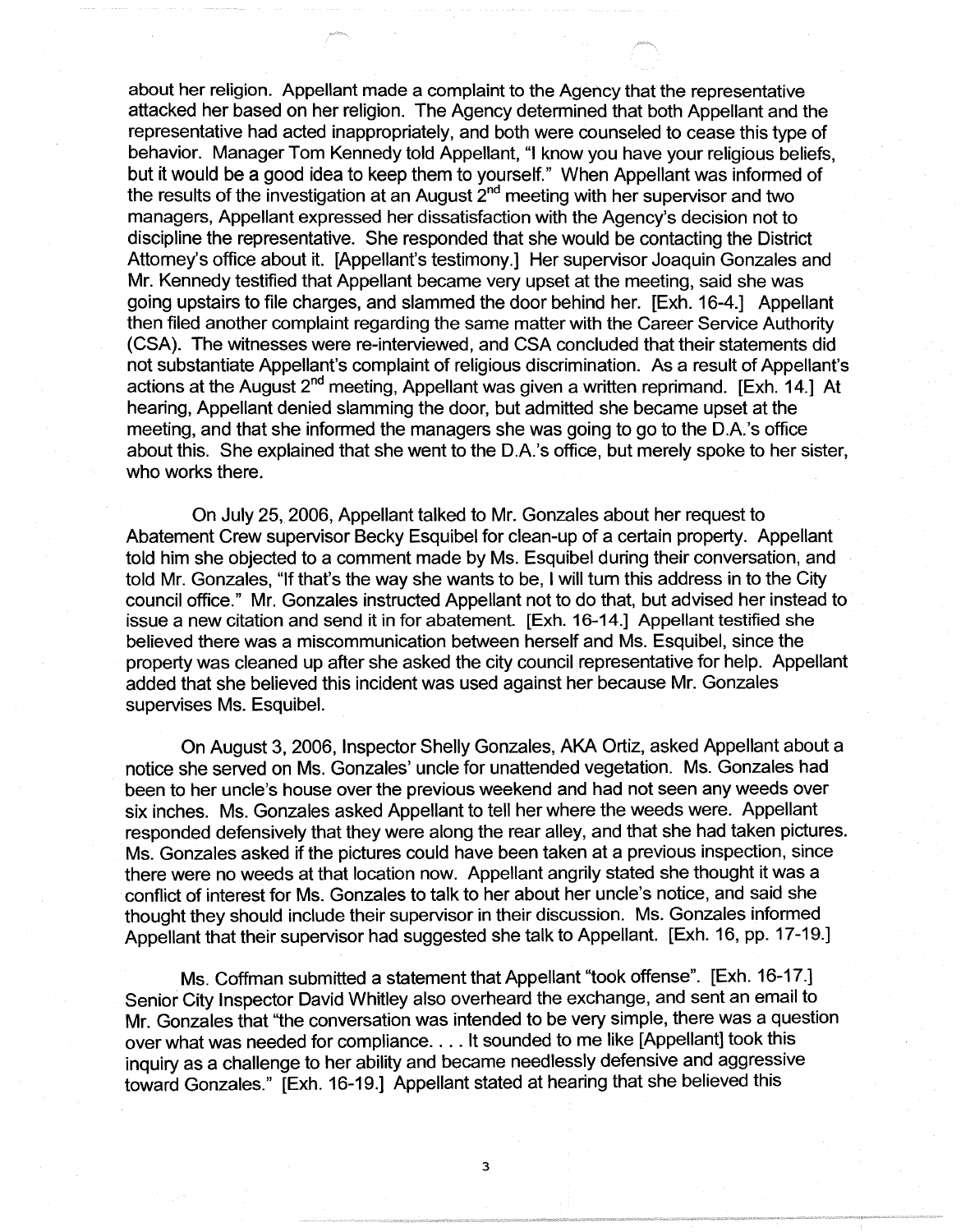incident was mentioned in her needs improvement PEPR because Joaquin Gonzales supervises Inspector Gonzales.

In late August, the Agency received several complaints from Appellant's assigned area that Appellant had revealed to persons charged with code infractions the names of the parties who had filed the complaint against them, in violation of Agency policy. [Exh. 16, pp. 6-8, 11-13.] During that same time, a member of the neighborhood organization reported that Appellant had fined or threatened to fine a complainant while taking her complaint about a vacant property. [Exh. 16, pp. 9-10.] Margaret Escamillo, an officer of the neighborhood organization, reported that Appellant had told a neighbor against whom Ms. Escamillo had filed a complaint that she "was going to give [Ms. Escamillo] a citation to see how [she liked] it!" [Exh. 16-16.]

Appellant responded at hearing that she did not reveal complainants' names, but said only that the homeowners' association had registered a complaint. She further testified that the names of complainants are public record, and can be found by looking in the Agency's file on each code violation. Appellant testified that she gave Ms. Escamillo a citation for weeds and sheds on her property, and that Ms. Escamilla went to hearing on the citations. Appellant believes that after Ms. Escamillo declared her intention to go to the Mayor's office, Mr. Kennedy and Mr. Gonzales met and decided that they had better "turn on Eleanor". Appellant said Mr. Kennedy and Mr. Gonzales represented Ms. Escamilla at the hearing, and that she therefore won. Appellant believes that she was retaliated against in this manner for doing her job conscientiously.

Appellant asserts that she was never notified of any performance problems before her PEPR meeting. Mr. Kennedy testified that he informed Appellant of the neighborhood complaints that she was retaliating against complainants. Mr. Gonzales testified that he discussed a majority of the incidents included in the PEPR with Appellant immediately after they occurred, and that some of the events occurred very close to the end of the rating period.

Appellant believes the incident with the union representative was held against her because her supervisor is indifferent to religion. When Appellant attempted to talk to Mr. Gonzales about the benefits of religious belief, Mr. Gonzales responded, "I don't want to hear about religion. I'm a heathen." Thereafter, Appellant did not mention religion to her supervisor. Appellant also argued that Mr. Kennedy may have used the May incident as a basis for the PEPR, since he advised her to keep her religion to herself. Appellant stated the PEPR may have also been imposed for political reasons because Ms. Escamillo stated she was going to complain about Appellant to the Mayor's office.

Appellant submitted an illegible 2004 charge of discrimination as an exhibit, but offered no evidence that it was relevant to this appeal. [Exh. A.] Appellant obtained an exceeds expectations evaluation in both 2003 and 2005, and a meets expectations rating in 2004. [Exh. A, pp. 23, 39, 46.]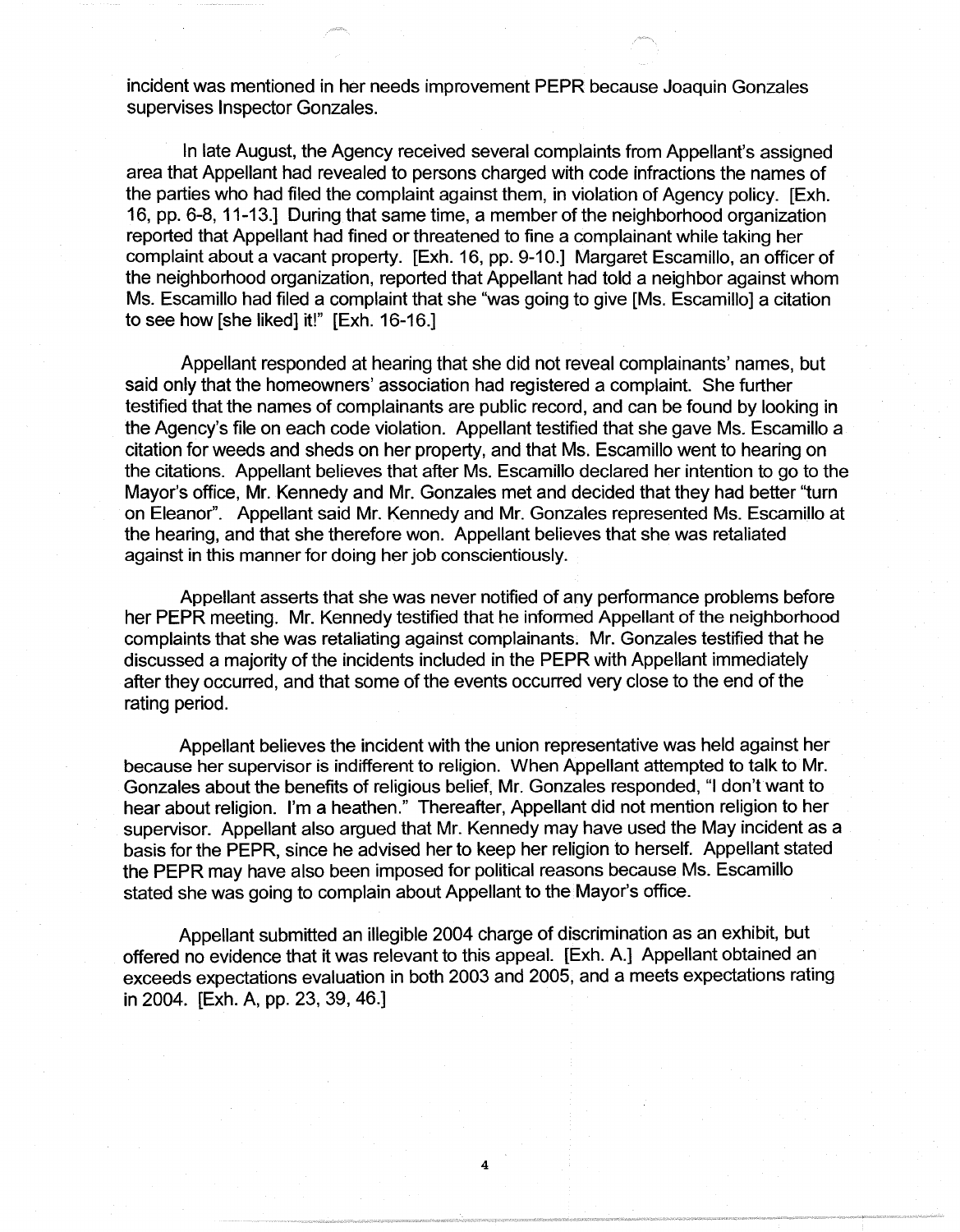#### **IV. ANALYSIS**

In this de novo challenge to a needs improvement PEPR, the employee bears the burden to prove by a preponderance of the evidence that the rating was arbitrary, capricious, and without rational basis or foundation. CSR § 19-10 B. 3; In re Macieyovski, CSA 62-06 (12/4/06). As the proponent of the order, Appellant also has the burden of proof as to the discrimination and retaliation claims. C.R.S. 24-4-105(7); CSR§ 19-10 B. 1.

### 1. Appeal of Needs Improvement PEPR

Appellant does not deny that the above incidents occurred, although Appellant testified she did not mention the representative's sexuality in May, or slam the door at the August meeting with her supervisors. Appellant claims that the PEPR is arbitrary because she was given no notice that the incidents were considered performance deficiencies until the meeting with her supervisor to discuss the anticipated needs improvement PEPR. Appellant states that notice of the areas in which she was considered deficient would have allowed her to correct them before it affected her pay and bonuses.

Employees are given notice of the criteria by which their performance will be judged in their annual Performance Enhancement Plans (PEPs). In re Padilla, CSA 25-06, 10 (9/13/06). Appellant's PEP covering the rated year lists communication, customer service, teamwork, and public contact all as high priority tasks for the job of a city inspector. The PEP states that two or more confirmed and validated incidents of failure to comply with the stated expectations will lead to a below expectations rating for that category. [Exh. A, pp. 53-59.]

The communications category includes the expectation that inspectors will "accept and follow instructions and/or directions for their supervisor". [Exh. A-53.] Appellant's failure to maintain professional relationships with representatives of the neighborhood organizations on three occasions required a below expectations rating for this category. [Exh. 9-2.] The customer service job responsibility includes the expectation that inspectors will "meet customer service needs in accordance with agency, division and section policies and procedures." [Exh. A-53.] Appellant violated that standard when Appellant communicated the complainants' names to the person charged with a code violation on three occasions. [Exh. 9-2.]

As a part of teamwork, Appellant is expected to "actively cooperate with manager/supervisors and coworkers", and "participate in problem-solving activities when appropriate." [Exh. A-55.] The PEPR cited "a practice of making disturbances with coworkers", and her receipt of a written reprimand for the May incident. [Exh. 9-3.] The Agency supported the rating by evidence of the confrontations with the union representative, Ms. Esquibel, and Ms. Gonzales. In addition, Appellant reacted angrily during the meeting to discuss the PEPR with Mr. Gonzales and Human Resources Manager Janice Alexander. [Exhs. 11, 12.] As the latter incident occurred outside the rating period, it is not relevant to this appeal. The three angry exchanges with co-workers and her supervisors during the rating period amply support the needs improvement rating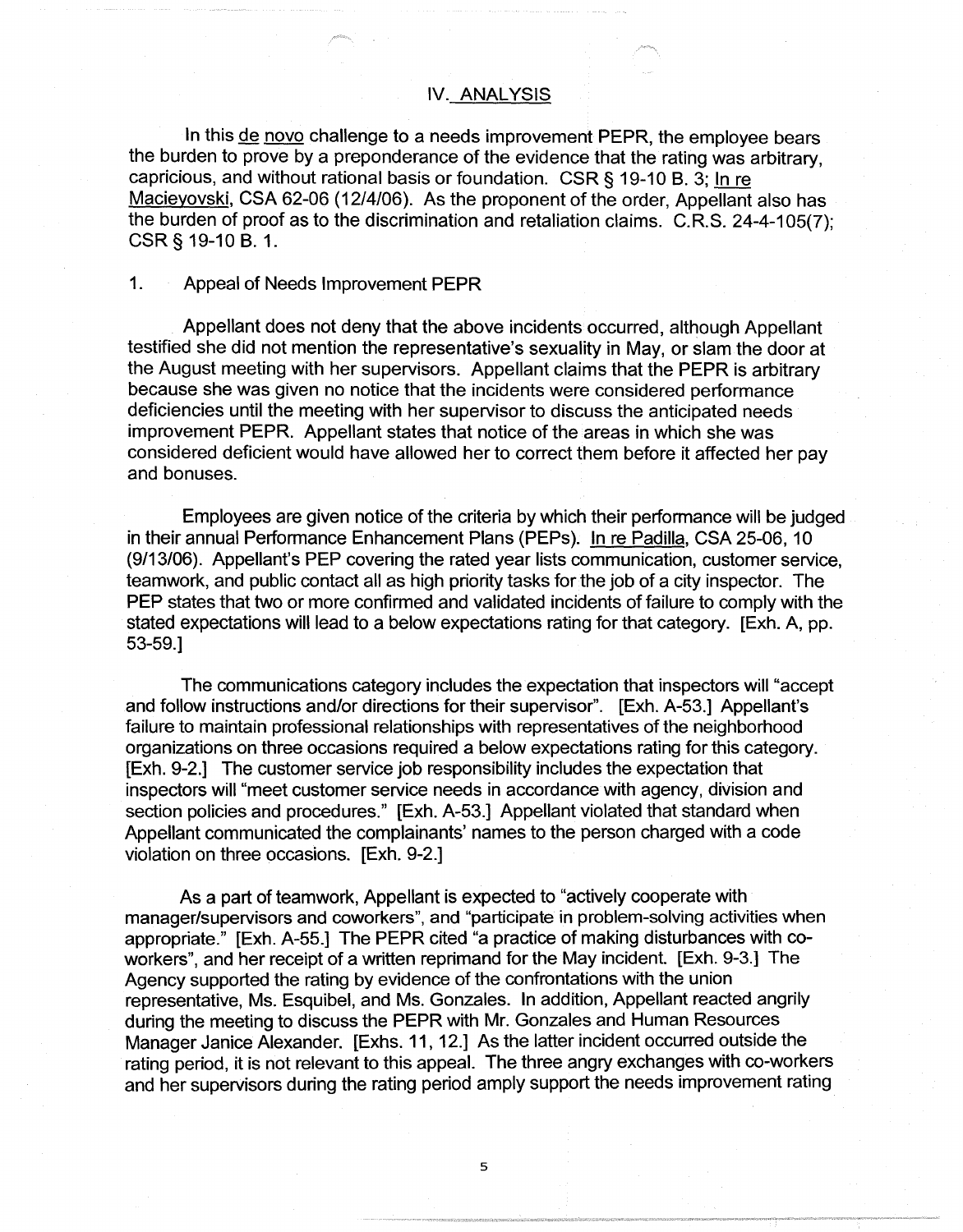for this category of performance. In all three, Appellant took offense during a fairly ordinary conversation, and then confronted her co-workers in an aggressive manner.

The decision-making section of the PEPR also stated that Appellant's decisions were delayed, and that she failed to obtain relevant facts or examine alternative solutions. Appellant denied this, and the Agency presented no evidence on this issue.

In light of the nature of Appellant's job as a public enforcement officer who must have the ability to work with residents and co-workers, I cannot conclude that the overall PEPR rating was arbitrary, capricious, and without rational basis or foundation as a result of Appellant's needs improvement rating in these four high priority job responsibilities.

# 2. Religious and Age Discrimination Claims

A claim of discrimination requires proof of 1) membership in a protected class, 2) an adverse employment action, and 3) evidence supporting an inference that the adverse action was caused by the employer's discriminatory intent. In re Jackson, CSA 103-04, 5 (6/13/05).

Appellant claims that her supervisor and manager gave her an unfavorable performance rating because of her religion. Appellant points to her manager's advice that she should avoid talking about religion in the workplace, and the Agency's failure to discipline the union representative for his reference to her religion.

A single comment by a co-worker that could be considered critical to Appellant based on her religion does not support a claim of religious discrimination or religious harassment. Robinson v. City and County of Denver, 30 P.3d 677, 682 (2000), citing Harris v. Forklift Systems, Inc., 510 U.S. 17 (1993). Since the investigation revealed that both employees acted unprofessionally during the angry exchange, the Agency took appropriate remedial steps by counseling both participants to avoid such comments in the future.

Appellant testified that she attempting "reaching out to [her supervisor] and trying to make him see the good part of life, and how easy it is if you just believe." Mr. Gonzales asked her not to discuss her religion with him because, he told her, ''I'm a heathen." Appellant interpreted his comment to mean he is against religion. Appellant testified that she believes Mr. Gonzales and Mr. Kennedy gave her a negative performance rating because of the May incident.

Both Appellant and the union representative testified that some employees exchange emailed prayers on a regular basis, and discuss the Christian religion at work. The union representative finds this "a touchy subject", and objects to conversations that he sees as preaching. Appellant, on the other hand, testified that she believes the emails "could help the environment in the city agency if people would take the time to read it about what's going on in the world with the Lord." After her supervisor asked her not to talk about religion to him, Appellant has not brought up the subject with him.